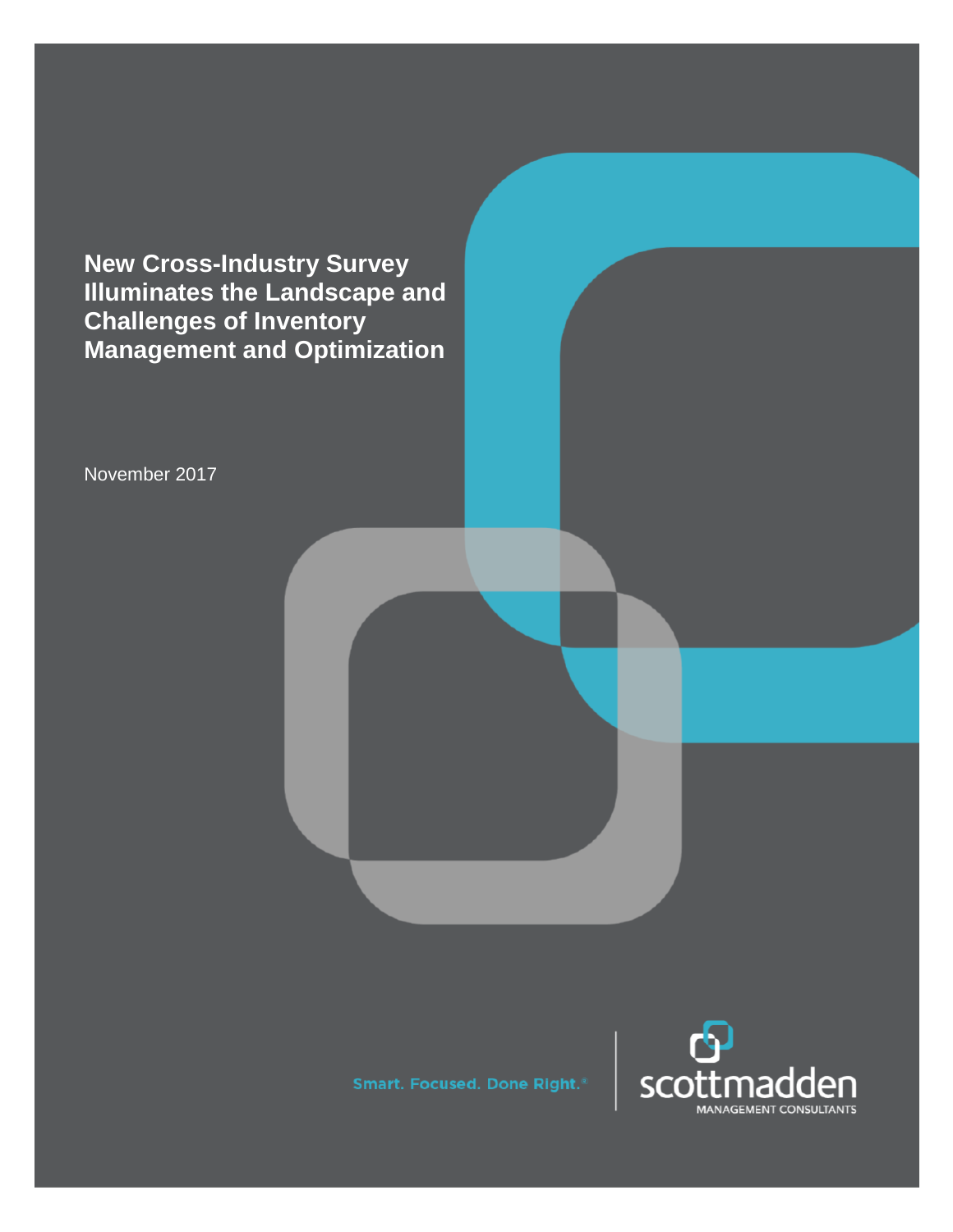While most industry professionals agree that effective inventory optimization is a major goal, not everyone agrees on the best way to achieve it—and it can be especially challenging to ensure the "five rights" are accomplished consistently—right materials, right quantity, right location, right time, and right cost.

Historically, asset-intensive companies (e.g., electric/gas utilities, mining, oil and gas) have a bit of a "checkered past" when it comes to managing inventory, specifically excess, obsolete, incorrect material, and/or wrong quantities in stock. That said, there is no doubt that when a piece of equipment goes down in one of these industries, everyone mobilizes to "get the oxcart out of the ditch" and ensure the asset is back online as quickly as possible. However, the systemic issues related to not having the right mix of inventory on hand can often go unaddressed as the pressures on asset management personnel compel them to have material on hand "just in case." The real challenge then is determining what the right amount of inventory is for infrequently used items in an asset-intensive environment where downtime subtracts from net income.

The primary objective of our most recent cross-industry supply chain benchmarking survey report is to provide industry practitioners with relevant and informative data to improve their strategic approach to inventory management and optimization. By providing lessons from other companies facing similar challenges across the globe, this report provides valuable insights for those seeking to master the science of inventory optimization. Effective inventory optimization improves performance, reduces cost, and boosts ROE.

## **REPORT OVERVIEW**

The survey was designed to address three elements:

- **Provide up-to-date information about the application of inventory optimization practices across** asset-intensive industries
- **Compare practices across several industries that maintain MRO inventory environments**
- **Review metrics for inventory and asset reliability to understand the relationship between a** selection of inventory management practices and performance

The survey questionnaire consisted of 11 questions focused on inventory optimization practices and three questions related to inventory and asset performance and was administered to more than 170 respondents in power utilities; mining, metals, processing & fabrication; oil, gas, and petrochemicals, and other industries.

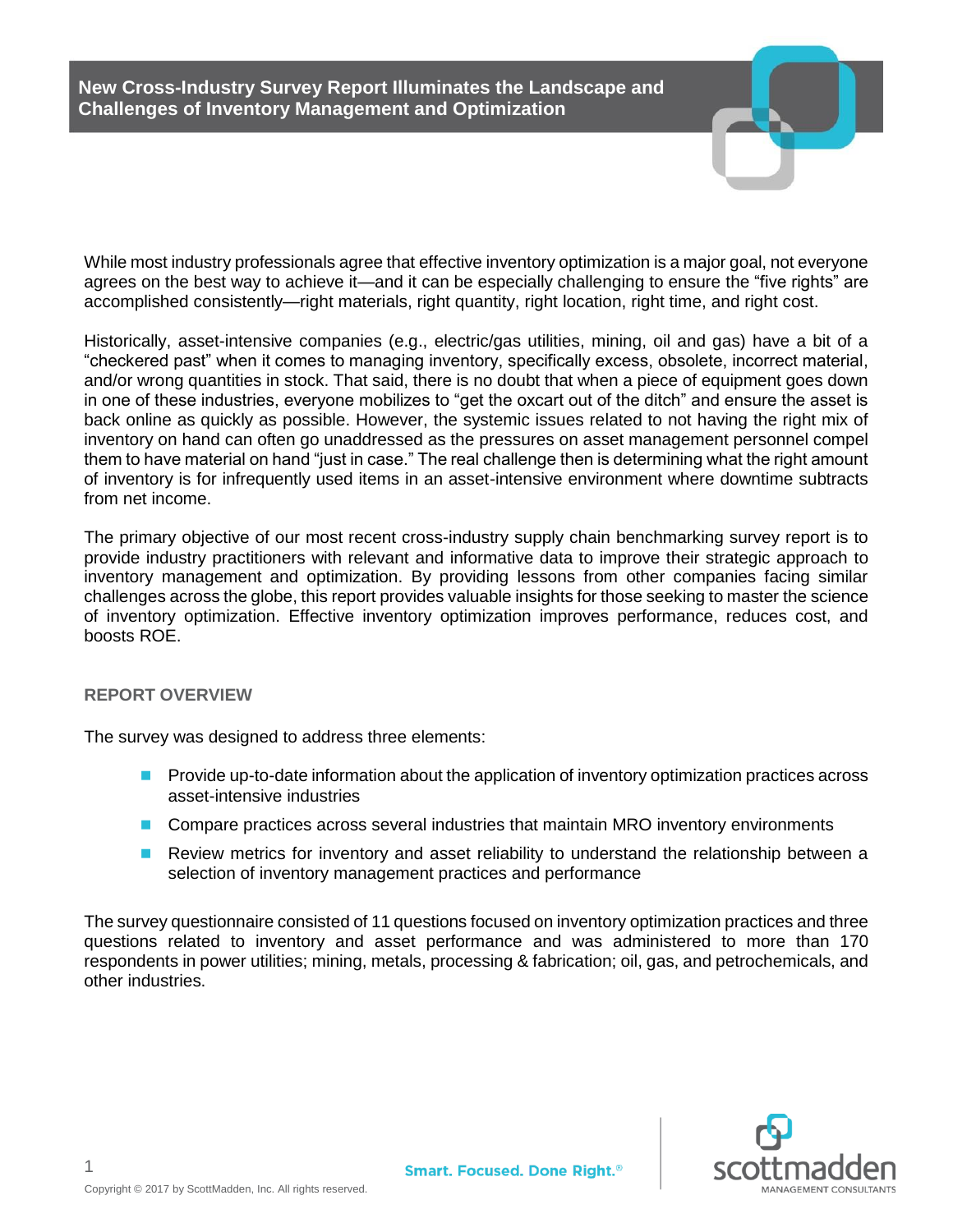

## **KEY TAKEAWAYS**

Inventory optimization is a cross-functional sport which requires the right practices (process, technology, etc.) to execute effectively and deliver high-performance results.

**Inventory Optimization Practices**

- **Accountability for inventory optimization** The survey results indicate that companies, regardless of industry, assign responsibility for inventory optimization to individuals or groups within separate business units, though a growing percentage of respondents (30%) assign responsibility to a dedicated individual or group at the corporate or business unit level
- **Assignment of stocking level criteria** Approximately 50% of survey respondents across industries indicated some kind of system-generated or automated calculation to assign inventory stocking level criteria, while 24% of all participants still use manual calculations
- **Reassessment of stocking level criteria** Frequency of inventory stocking level reassessment ranged widely from "every time a purchase is made" (21%) to "only when a stock out occurs" (5%), but the largest response category was "other" (31%) in which participants suggested that the reassessment frequency is driven by numerous factors that may vary depending on the type of inventory
- **Degree of integration across materials management and other systems** The largest number of respondents indicated that the degree of integration between the materials management system and work order/asset management systems is "somewhat integrated" (44%). This indicates that challenges and barriers to "fully integrated" (the integration level reported by 36% of respondents) are common

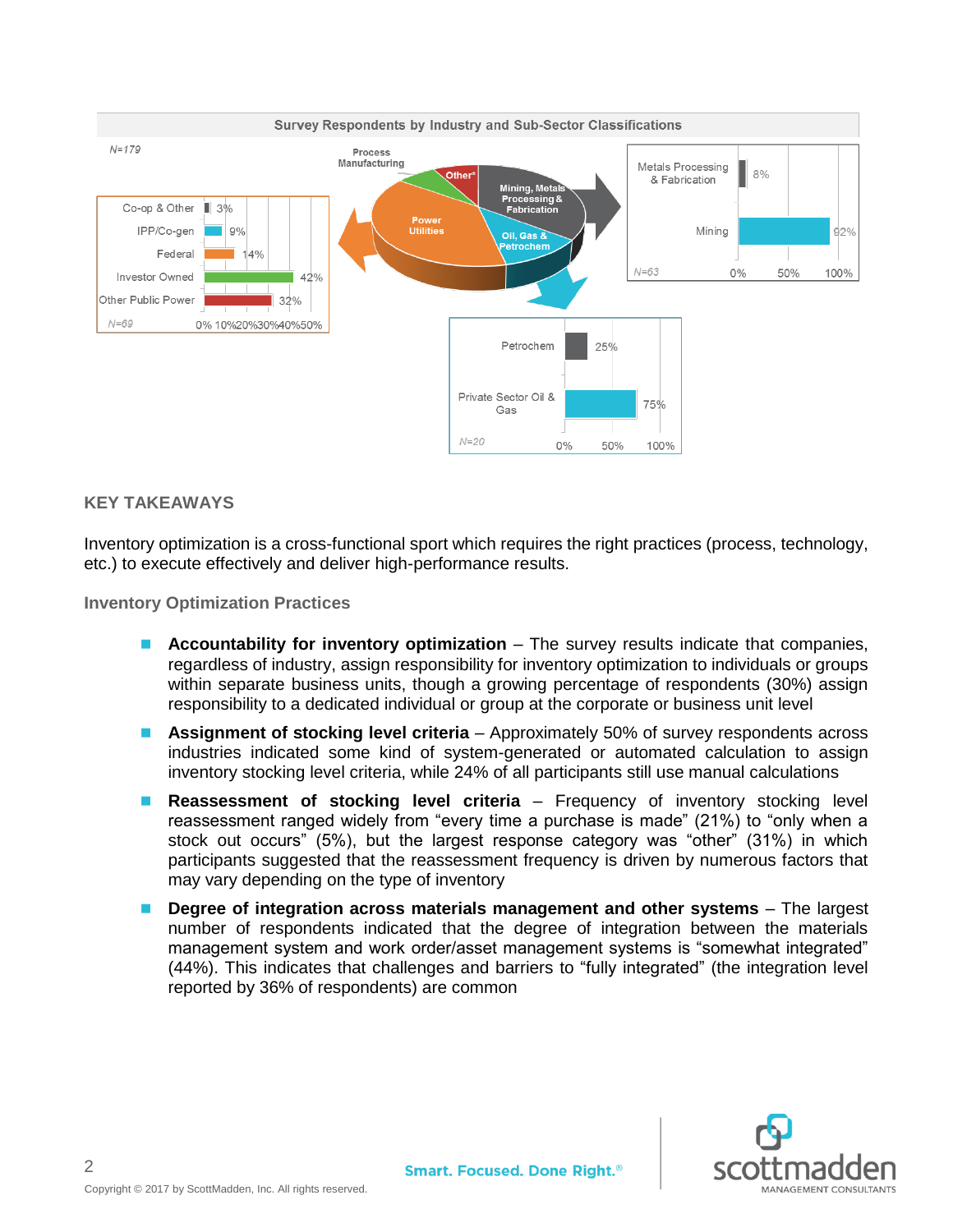#### **Performance Metrics**

- **Inventory performance metrics** More than half (53%) of all respondents across all industry groups use Inventory Turns Ratio, and less than a third use Line Fill Rate (32%)
- **Asset performance metrics** Use of asset performance metrics varied by industry, with the most common metrics being:
	- Mining, Metals Processing & Fabrication Equivalent Availability Factor (33% adoption)
	- Oil, Gas & Petrochemicals % Production Lost Due to Unplanned Maintenance (50%)
	- Power Utilities Equivalent Availability Factor (16%)
	- Process Manufacturing Equipment Maintenance Cost % Compared to Total Operating Cost (15%)
- **Performance metrics results**
	- Inventory Turns Only 9% of respondents across all industries reported "3 or more," and 40% of respondents in Oil, Gas & Petrochemicals and Power Utilities reported "less than 1"
	- Line Fill Rate 45% of respondents across all industries reported "95% or more," driven by approximately 70% of Power Utilities respondents, but the remaining responses were evenly distributed across all other ranges from 80% to 94.99%
	- Line Fill Rate for Critical Spares 53% of all respondents reported "98% or more," led by approximately 60% of Mining, Metals Processing & Fabrication respondents and approximately 50% of Power Utilities respondents

**Inventory Practices vs. Inventory and Asset Performance – Illustrative Results**



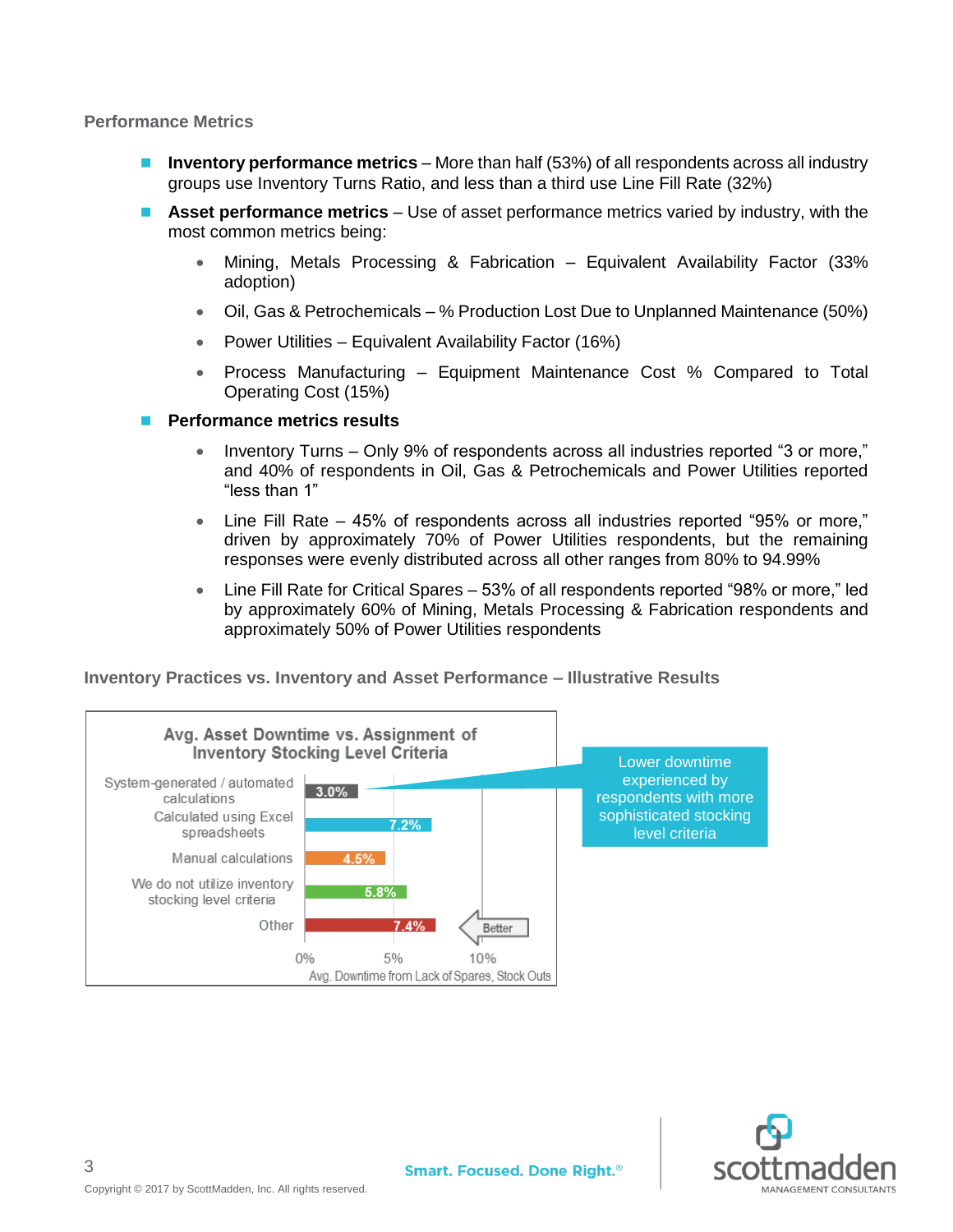

6

Count of Responses by Who is Resp. for Inventory Optimization

started on time was 95% or higher

# **FOR MORE INFORMATION**

 $\circ$ 

 $\overline{2}$ 

 $\overline{4}$ 

The above information is just a sample of what the full survey report contains. To purchase a copy of the detailed survey results or to talk to us about your inventory management challenges, please contact [Andy](mailto:aeflores@scottmadden.com)  [Flores,](mailto:aeflores@scottmadden.com) partner and supply chain practice lead at ScottMadden.

## **ABOUT ONIQUA**

4

Oniqua is a leading asset performance management solutions company focused on capital-intensive industries dealing with MRO inventory. Oniqua's software solutions use transactional data to identify inventory management inefficiencies to help reduce costs, improve service levels, and minimize unplanned downtime.